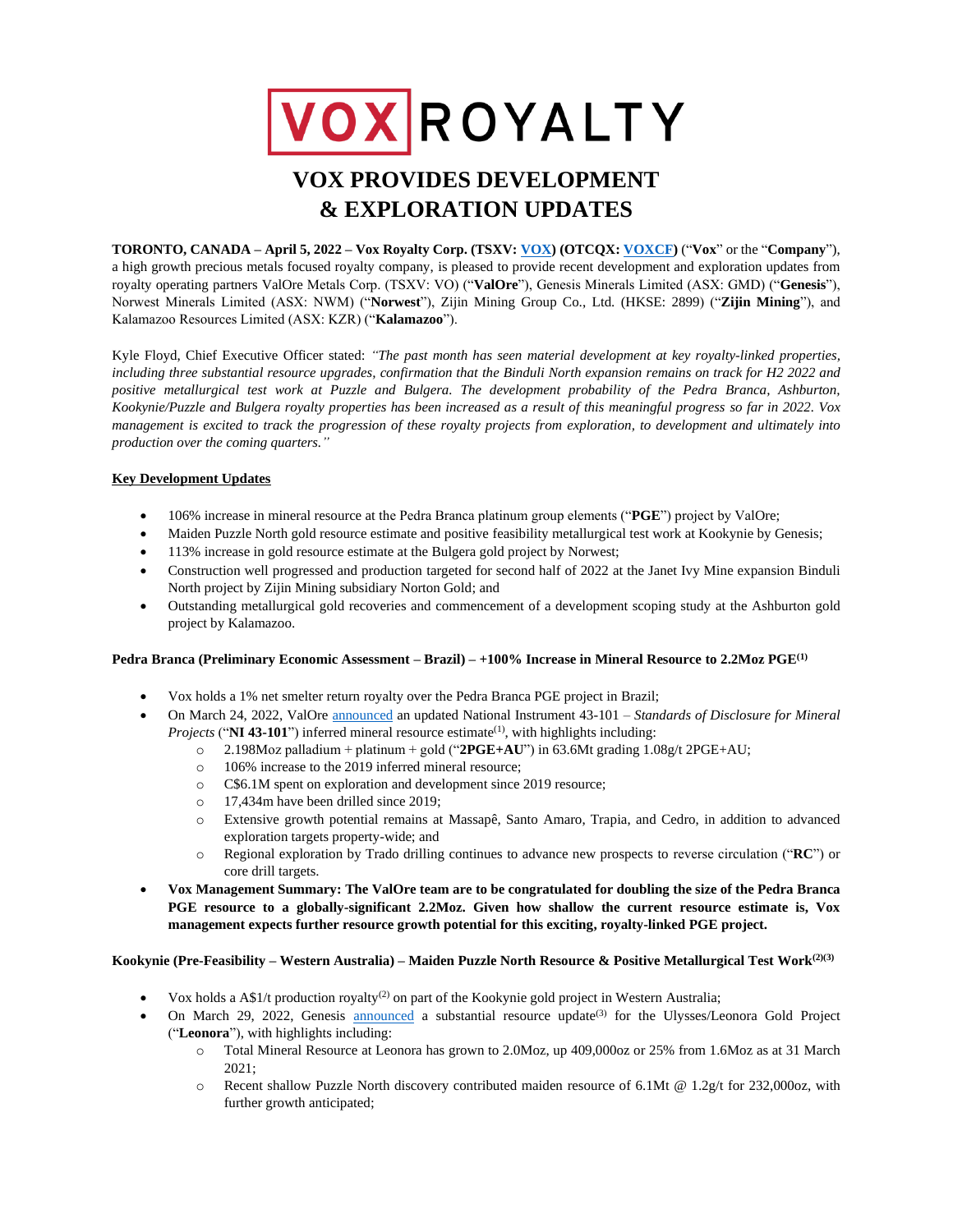- o Total combined Puzzle North and Puzzle resource stands at 5,765Kt @ 1.1g/t for 204,000oz Indicated and 2,950Kt @ 1.1g/t for 107,000oz Inferred at a 0.5g/t cut-off grade;
- o Exploration in 2022 will target depth and strike extensions to Puzzle and Puzzle North, including the untested "Puzzle Gap"; and
- o Metallurgical test work has been carried out as part of the Leonora feasibility study at Puzzle North and Puzzle confirming that the ore is amenable to conventional cyanide leaching. Ongoing test work by Genesis has confirmed gold recoveries from primary ore to be ~90% to 95%.
- **Vox Management Summary: The Puzzle North gold deposit has been fast-tracked from initial discovery in April 2021 to an initial resource estimate and feasibility-stage metallurgical test work, with upside in the untested "Puzzle Gap" zone expected in 2022. Vox management believes there is growing potential to generate over a 50x revenue multiple on its 2020 Kookynie royalty investment (assuming at least 5Mt can be mined from royaltylinked deposits).**

# **Bulgera (Exploration – Western Australia) – +100% Increase in Gold Resource Estimate(4)**

- Vox holds a 1% net smelter return royalty over the Bulgera gold project in Western Australia;
- On March 16, 2022, Norwest **announced**:
	- $\circ$  The Bulgera gold resource estimate increased 113% to 5.1Mt @ 1.2g/t gold for 200,130 ounces<sup>(4)</sup>;
	- o RC and diamond drilling conducted in 2021 intersected wide zones of gold mineralisation to extend the main lode beyond 500m down dip of the shallow Bulgera open pit;
	- o Bulgera gold mineralisation has high recovery (up to 98%) and low-cost processing characteristics; and
	- o Norwest is to commence deep RC drilling for additional gold bearing shear zones in the highly mineralised Bulgera gold project area.
- **Vox Management Summary: The estimated resource at Bulgera has doubled in size since Vox acquired its royalty in early 2021 and initial metallurgical test work indicates that it will be amenable to low-cost processing. Oxide ore from Bulgera was last processed at the nearby Plutonic gold mine in 2004, and given the haul road remains in place, credible near-term development options are available for Bulgera.**

# **Janet Ivy (Producing – Western Australia) – Binduli North Construction Update & Production Timing**

- Vox holds a A\$0.50/tonne production gold royalty over the Janet Ivy project in Western Australia;
- In Zijin Mining's 2021 annual report, i[t announced](https://www.zijinmining.com/upload/pdfjs/web/viewer.html?file=/upload/file/2022/03/20/318b27eb73094342b4fe7089de1356d6.pdf) that:
	- o The application for permits and licenses of the Binduli North project has been completed and project construction is fully underway;
	- o Approximately A\$160M (RMB 0.757 billion) of the total Binduli expansion budget of A\$462M (Binduli North and South) has been invested by Zijin Mining as at December 31, 2021; and
	- o It is anticipated that the project will complete construction and commence production from the Binduli North portion of the Janet Ivy mine in the second half of 2022.
- **Vox Management Summary: The Binduli North mine expansion is expected to be a key source of revenue growth for Vox from late-2022 onwards. Vox shareholders are getting the benefit of the ~A\$160M capital invested to date on the Binduli expansion by gold major Zijin Mining (C\$59~ billion market capitalisation).**

## **Ashburton (Exploration – Western Australia) – Outstanding Gold Recoveries and Development Scoping Study**

- Vox holds a 1.75% gross revenue royalty (>250koz cumulative production) on the Ashburton gold project in Western Australia;
- On March 11, 2022, Kalamazoo [announced:](https://app.sharelinktechnologies.com/announcement/asx/0ea53c5b896a1503d5b1ffa5bceade24)
	- o Outstanding gold recoveries returned from initial test work on four metallurgical composites from the large Mt Olympus deposit;
	- o Excellent gold recovery into an initial rougher concentrate of up to 94%;
	- $\circ$  Gold in concentrate grade averaged 31.8g/t Au across all four composites with a maximum value of 39.2g/t  $Anr$
	- o Additional test work is now being implemented including gravity recoverable gold, final concentrate assay testing and optimisation studies to derive final gold recoveries; and
	- o Project development scoping study to commence in Q2 2022.
- **Vox Management Summary: The Ashburton gold project is actively being progressed from advanced exploration to early development stage with the completion of metallurgical test work and the commencement of an engineering scoping study. Vox management continues to be excited by the Ashburton project's medium-term**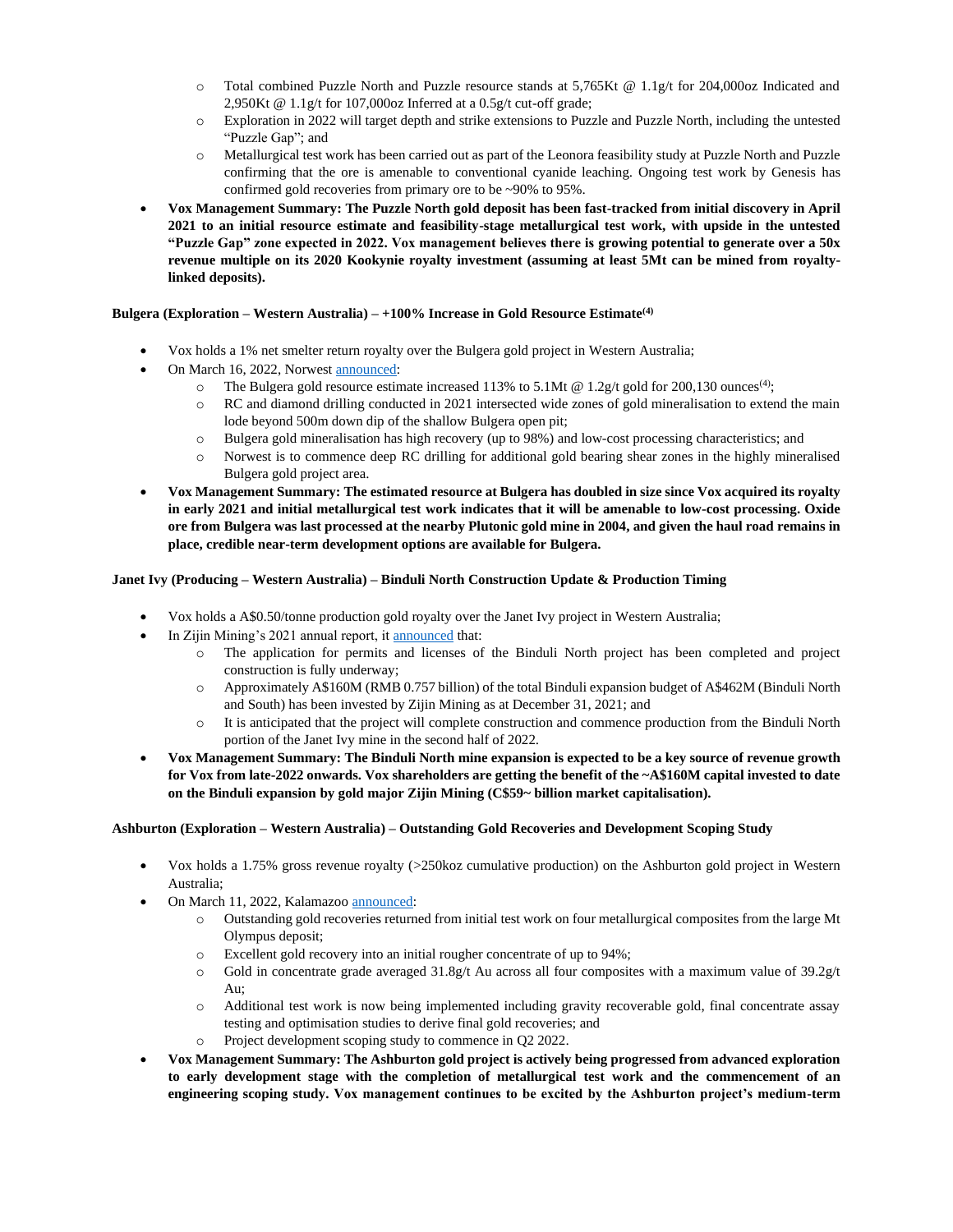#### **potential to generate meaningful royalty revenue for Vox, subject to the outcomes of upcoming engineering studies.**

#### **Qualified Person**

Timothy J. Strong, MIMMM, of Kangari Consulting LLC and a "Qualified Person" under NI 43-101, has reviewed and approved the scientific and technical disclosure contained in this press release.

#### **About Vox**

Vox is a high growth precious metals royalty and streaming company with a portfolio of over 50 royalties and streams spanning eight jurisdictions. The Company was established in 2014 and has since built unique intellectual property, a technically focused transactional team and a global sourcing network which has allowed Vox to become the fastest growing company in the royalty sector. Since the beginning of 2019, Vox has announced over 20 separate transactions to acquire over 45 royalties.

Further information on Vox can be found at [www.voxroyalty.com.](http://www.voxroyalty.com/) 

For further information contact:

Spencer Cole Kyle Floyd Chief Investment Officer Chief Executive Officer [spencer@voxroyalty.com](mailto:spencer@voxroyalty.com) [info@voxroyalty.com](mailto:info@voxroyalty.com)

#### **Cautionary Note Regarding Forward Looking Information**

*This news release contains certain forward-looking statements. Any statements that express or involve discussions with respect to predictions, expectations, beliefs, plans, projections, objectives, assumptions or future events or performance (often, but not always, using words or phrases such as "expects" or "does not expect", "is expected", "anticipates" or "does not anticipate" "plans", "estimates" or "intends" or stating that certain actions, events or results " may", "could", "would", "might" or "will" be taken, occur or be achieved) are not statements of historical fact and may be "forward-looking statements".* 

*The forward-looking statements and information in this press release include, but are not limited to, summaries of operator updates provided by management and the potential impact on the Company of such operator updates, statements regarding expectations for the timing of commencement of development, construction at and/or resource production from various mining projects, expectations regarding the size, quality and exploitability of the resources at various mining projects, future operations and work programs of Vox's mining operator partners, the receipt of future royalty payments derived from various royalty assets of Vox, anticipated future cash flows and future financial reporting by Vox, and requirements for and operator ability to receive regulatory approvals.* 

*Forward-looking statements and information are based on forecasts of future results, estimates of amounts not yet determinable and assumptions that, while believed by management to be reasonable, are inherently subject to significant business, economic and competitive uncertainties and contingencies. Forward-looking statements and information are subject to various known and unknown risks and uncertainties, many of which are beyond the ability of Vox to control or predict, that may cause Vox's actual results, performance or achievements to be materially different from those expressed or implied thereby, and are developed based on assumptions about such risks, uncertainties and other factors set out herein, including but not limited to: the requirement for regulatory approvals and third party consents, the impact of general business and economic conditions, the absence of control over the mining operations from which Vox will receive royalties, including risks related to international operations, government relations and environmental regulation, the inherent risks involved in the exploration and development of mineral properties; the uncertainties involved in interpreting exploration data; the potential for delays in exploration or development activities; the geology, grade and continuity of mineral deposits; the impact of the COVID-19 pandemic; the possibility that future exploration, development or mining results will not be consistent with Vox's expectations; accidents, equipment breakdowns, title matters, labor disputes or other unanticipated difficulties or interruptions in operations; fluctuating metal prices; unanticipated costs and expenses; uncertainties relating to the availability and costs of financing needed in the future; the inherent uncertainty of production and cost estimates and the potential for unexpected costs and expenses, commodity price fluctuations; currency fluctuations; regulatory restrictions, including environmental regulatory restrictions; liability, competition, loss of key employees and other related risks and uncertainties.* 

*Vox has assumed that the material factors referred to in the previous paragraph will not cause such forward looking statements and information to differ materially from actual results or events. However, the list of these factors is not exhaustive and is subject to change and there can be no assurance that such assumptions will reflect the actual outcome of such items or factors. The forward-looking information contained in this press release represents the expectations of Vox as of the date of this press release*